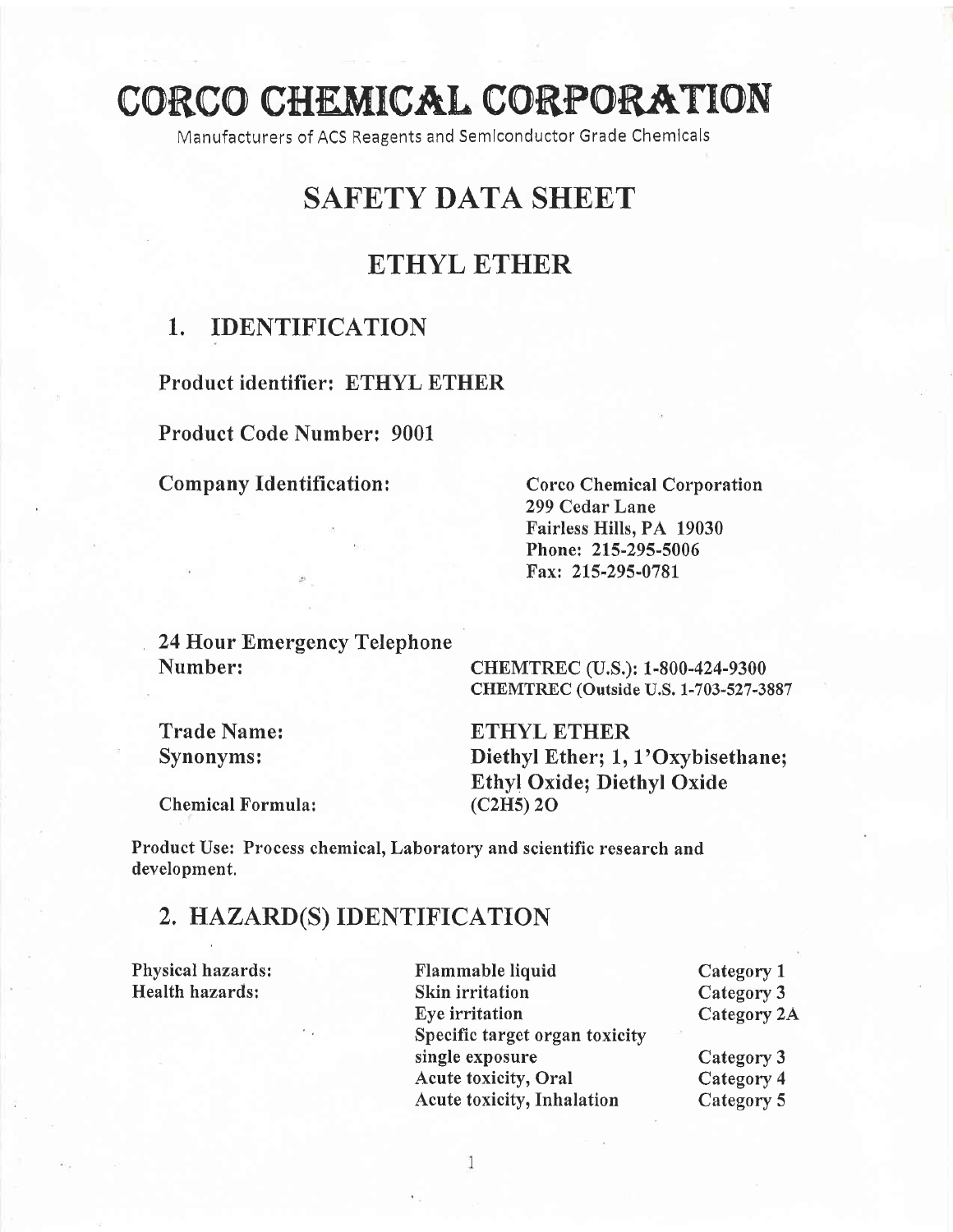OSHA Hazards: Flammable liquid, Target Organ Effect, Irritant, Harmful by ingestion.

Target Organs: Central nervous system, Kidney, Liver, Gastrointestinal tract, Skeletal muscle.

Label elements:



Signal word: Danger

Hazard Statements: Extremely flammable liquid and vapor. Heating may cause a fire or explosion. May be harmful if swallowed and enters airways. Causes eye irritation. May cause,drowsiness or dizziness.

Precautionary Statements: Keep away from heat/sparks/open flames/hot surfaces. -No smoking. Take precautionary measures against static discharge. Wear protective gloves/protective clothing/eye protection/face protection. If on skin or hair: Remove/take off immediately all contaminated clothing. Rinse skin with water /shower. IF IN EYES; Rinse cautiously with water for several minutes. Remove contact lenses, if present and easy to do. Continue rinising.

Emergency Overview: Causes irritation to skin and eyes. Breathing vapors may cause dizziness and drowsiness. Aspiration hazard, May be harmful if swallowed, Extremely flammable liquid and vapor. Vapor may cause flash fire. Static electrical hazard, May form explosive peroxides. This material has been reported to be susceptible to autoxidation and therefore should be classified as peroxidizable. Air and light sensitive. Hygroscopic. Target Organs: Central nervous system, respiratory system, skin, and eyes.

### 3. Composition/information on ingredients

| Ingredient CAS No.    |                | <b>EC</b> Number | Percent      | <b>Hazardous</b> |
|-----------------------|----------------|------------------|--------------|------------------|
| Ethyl Ether $60-29-7$ |                | $200 - 467 - 2$  | $>99\%$      | <b>Yes</b>       |
| <b>BHT</b>            | $128 - 37 - 0$ | 204-881-4        | $\leq 0.1\%$ | N <sub>0</sub>   |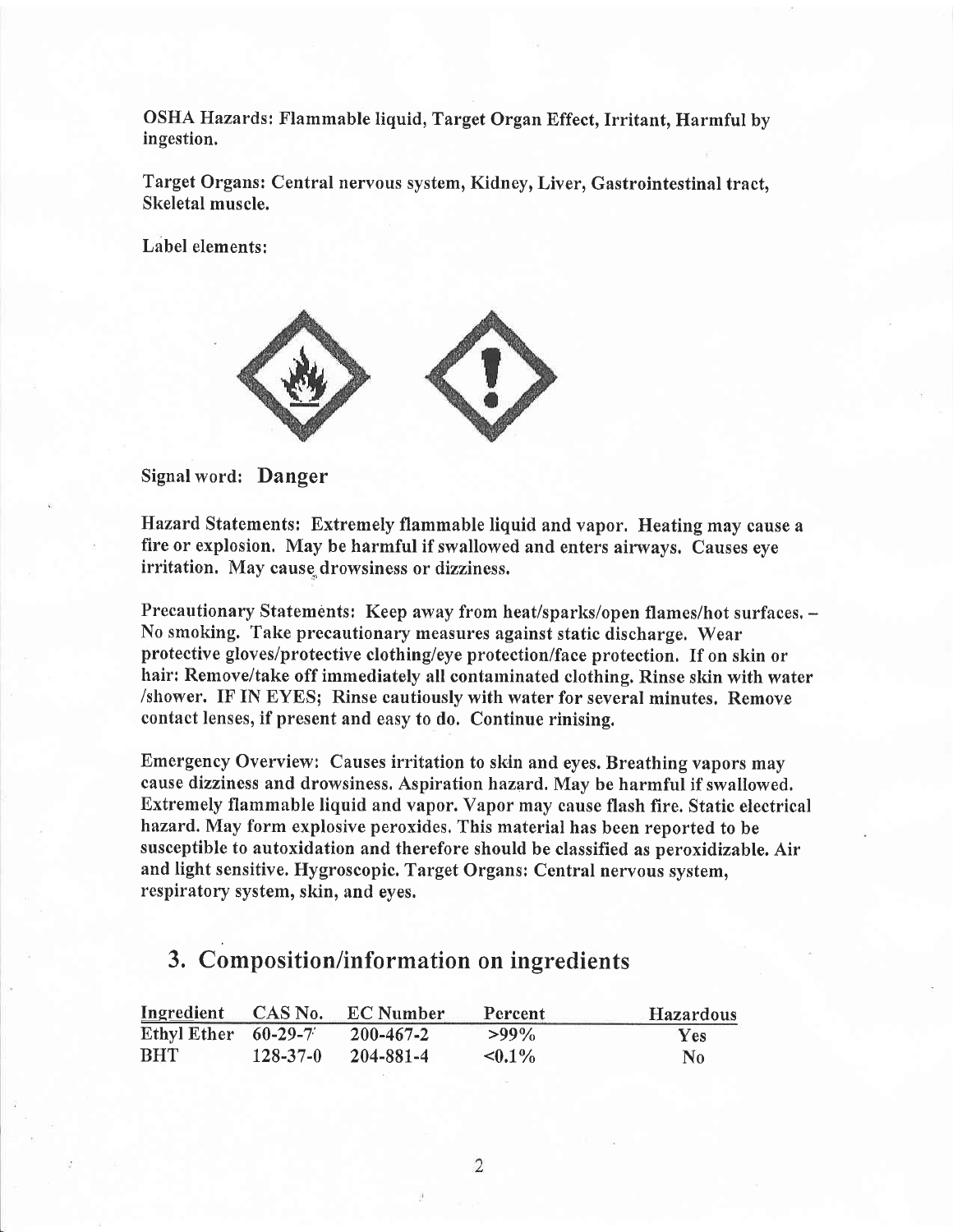#### 4. First-aid measures

Inhalation: Get medical aid immediately. Remove to fresh air. If breathing is labored or with coughing, give  $100\%$  supplemental oxygen. If not breathing, begin artificial respiration. DO NOT give mouth-to-mouth resuscitation. If breathing has ceased, apply artificial respiration using oxygen and a suitable mechanical device such as a bag and a mask.

Ingestion: Aspiration hazard. Get medical aid immediately. Do not induce vomiting unless directed to do so by medical personnel. Never give anything by mouth to an unconscious person. If vomiting occurs naturally, have victim lean forward.

Skin Contact: Immediately flush skin with plcnty of water for at least 15 minutes while removing contaminated clothing and shoes. Cover irritated skin with an emollient or anti-bacterial cream. Soap and cold water may be used. Get medical attention immediately. Wash clothing before reuse. Thoroughly clean shoes before reuse.

Eye Contact: Check for and remove contact lenses. Immediately flush eyes with plenty of water for at least 15 minutes, lifting lower and upper eyelids occasionally. Get medical attention immediately.

Notes to Physician: Persons with kidney disease, chronic respiratory disease, liver disease, or skin disease may be at increased risk from exposure to this product. Alcoholic beverage consumption may enhance the toxic effects of this product. Treat symptomatically and supportively.

#### 5. Fire-fighting measures

| Flammability: Extremely flammable liquid and vapor | Category 1                                  |                           |  |
|----------------------------------------------------|---------------------------------------------|---------------------------|--|
| <b>Auto-ignition Temperature:</b>                  | 180-190 <sub>o</sub> C.                     |                           |  |
| <b>Flash Point:</b>                                | $-45$ <sub>0</sub> C $(-49$ <sub>0</sub> F) |                           |  |
| <b>Flammable Limits:</b>                           |                                             | Lower Limit $-1.9$ vol %, |  |
|                                                    | Upper Limit $-36$ vol $\%$                  |                           |  |
|                                                    |                                             |                           |  |

Products of Combustion: Will decompose into highly toxic and irritating gases (Peroxides, carbon monoxide, and carbon dioxide) under fire conditions.

Specific Fire Hazards: As in any fire, always wear self-contained breathing apparatus in pressure-demand (MSA/NIOSH approved or equivalent), and full protective gear. Material will readily ignite at room temperature. Use water spray to keep fire exposed containers cool. Approach fire from upwind to avoid hazardous vapors and toxic decomposition products. Vapors are heavier than air and may travel to a source of ignition and flash back. Will be easily ignited by heat, sparks, or flame. May re-ignite after spark is extinguished. Vapors can spread along the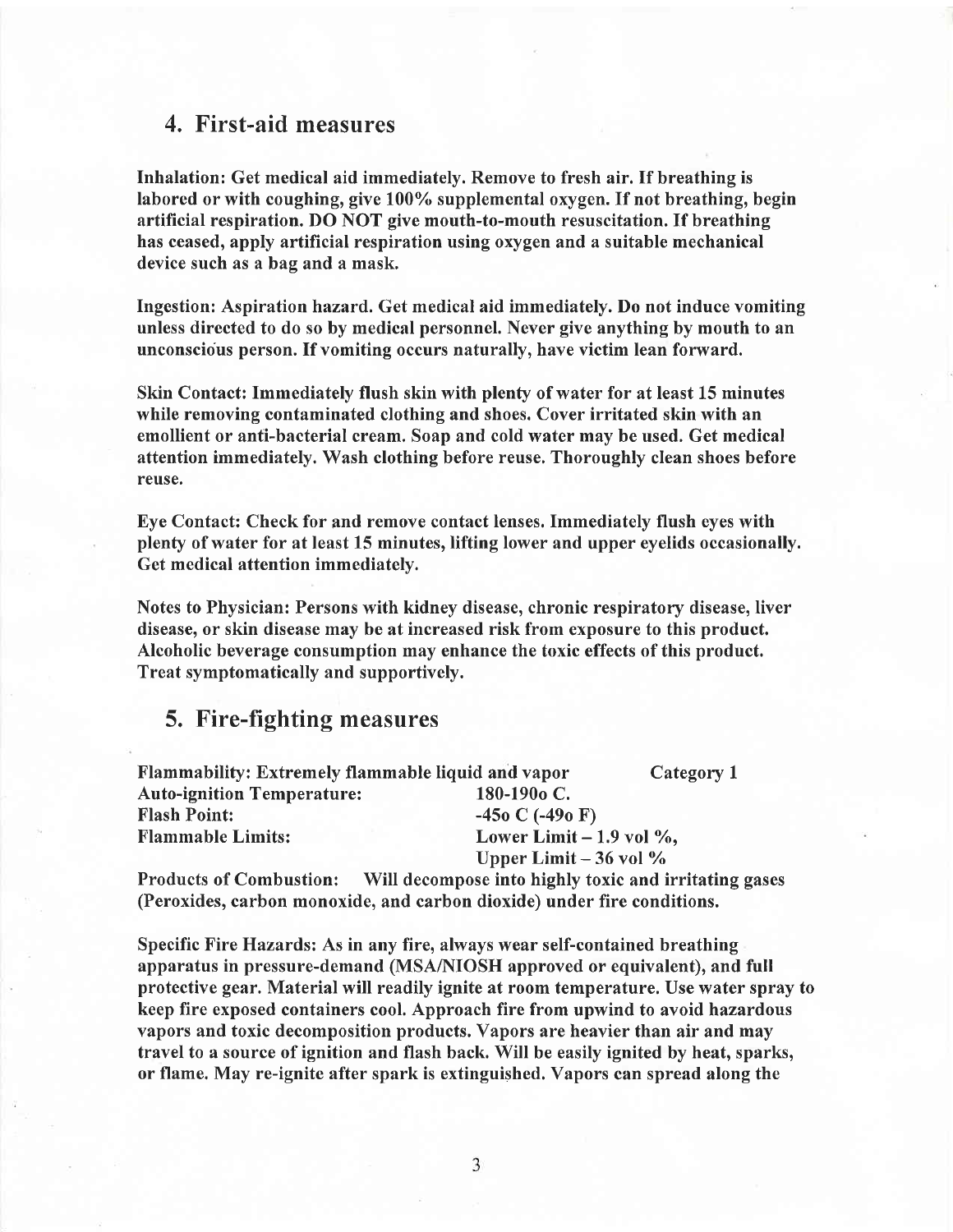ground and collect in low or confined areas. Water may be ineffective. Liquid floats on water and may travel to a source of ignition and spread fire.

Specific Explosion Hazards: May form explosive peroxides. Vapors may form explosive mixture with air. Containers may explode in the heat of a fire.

Fire Fighting Media: Use water spray to cool fire-exposed containers. For small fires, use dry chemical, carbon dioxide, water spray, or alcohol-resistant foam. Water may be ineffective, For large fires, use water spray, fog, or alcohol-resistant foam. Do not use solid streams of water. Cool containers with flooding quantities of water until well after fire is out.

National Fire Protective Association: Health - 1, Flammability - 4, Reactivity - 1 NOTE: NFPA ratings use a numbering scale that ranges from 0 - 4 to indicate the degree of hazard, A value of zero means the chemical presents no hazard while a value of four indicates a high hazard, They are for use by emergency personnel to address the hazards that are presented by short term, acute exposure to this product under fire, spill, or similar emergencies. Ratings involve data and interpretations that may vary from company to company.

#### 6, Accidental release measures

Absorb spilled liquid with sorbent pads, socks, or other inert material such as vermiculite, sand, or earth. Provide ventilation to the affected area and remove all ignition sources. Avoid run-off into storm sewers and ditches that lead to waterways. Approach the spill from upwind and pick up absorbed material and place it in a suitable container. Use only non-sparking tools and equipment. A vapor suppressing foam may be used. Always use proper personal protective equipment as described in section 8.

Environmental precautions: Prevent spillage from entering drains.Any release to the environment may be subject to federal/national or local reporting requirements.

#### 7, Handling and storage

Precautions: Always use proper personal protective equipment as described in section 8. Wash thoroughly after handling. Ground and bond containers when transferring material. Use spark-proof tools and explosion-proof equipment. Avoid contact with eyes, skin, and clothing. Remove contaminated clothing and wash before reuse. Empfy containers contain product residue (liquid and vapor) and can be dangerous. Take precautions against static discharge. Keep container tightly closed and away from heat, spark, and flame. Handle under an inert atmosphere. Do not pressurize, cut, weld, braze, solder, drill, grind, or expose empty containers to heat, sparks, or open flames. If peroxide formation is suspected, do not open or move. Use with adequate ventilation. Avoid breathing vapor or mist.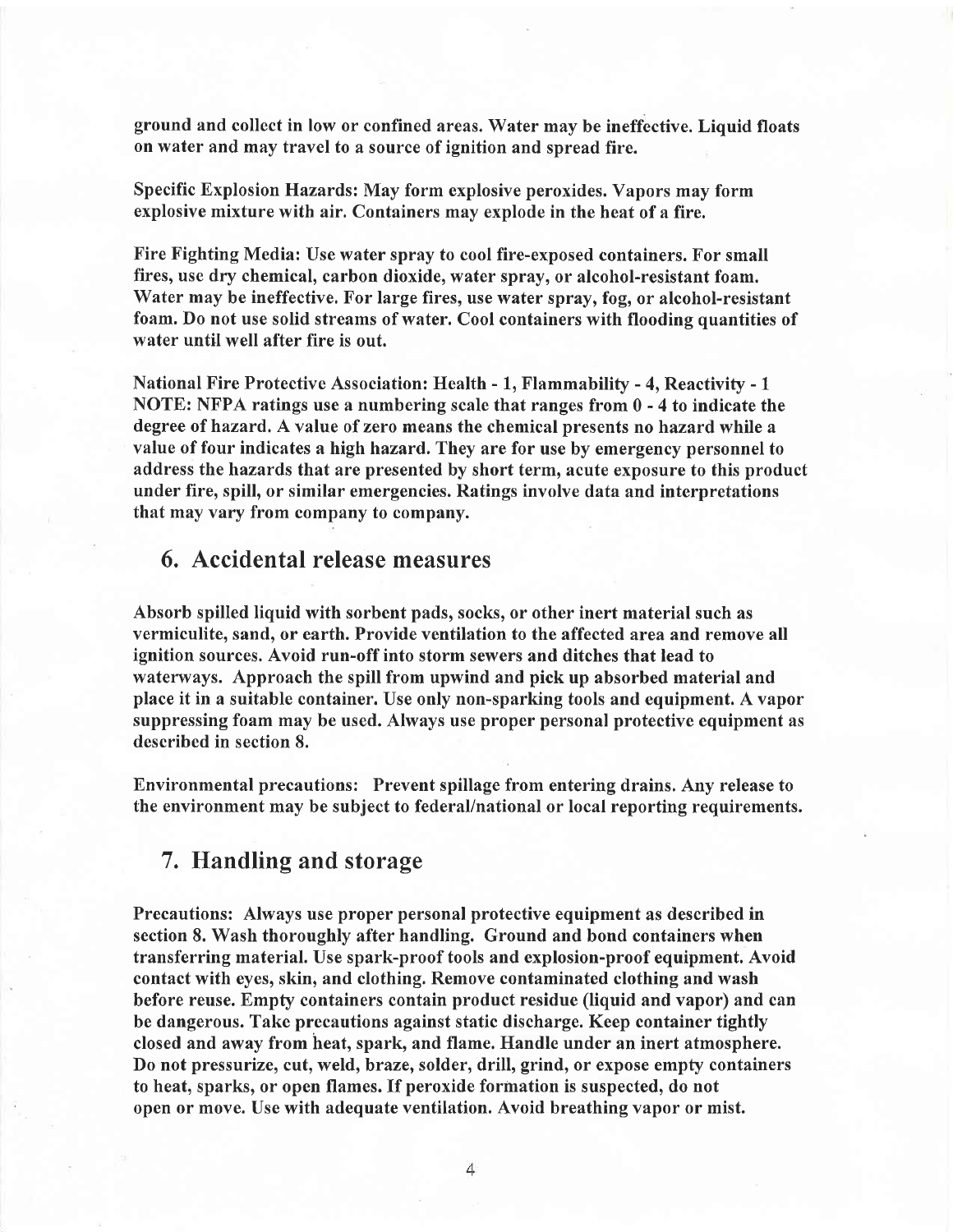Storage: Keep in a flammables area away from heat, sparks, flame, and all sources of ignition. Keep in a tightly closed container. Store in a cool, dry, well-ventilated area away from incompatible substances. Store protected from light under an inert atmosphere. Keep away from oxidizing agents. Containers should be dated when opened and tested periodically for the presence of peroxides. Should crystals form in a peroxidizable liquid, peroxidation may have occurred and the product should be considered extremely dangerous. In this instance, containers should only be opened remotely by professionals. Store at room temperature or below. Do not exceed 86o F. Do not open unless contents have been at 72o F or below for at least24 hours. Ethyl ether may for explosive peroxides on long standing or after exposure to light or air. All peroxidizable substances should be stored away from heat and light and be protected from ignition sources. Store between 55 -80°F for product stability. Do not store with strong oxidizing agents. Avoid sunlight.

### 8. Exposure controls/personal protection

Engineering Controls: Use explosion-proof ventilation equipment. Facilities storing or using the material should be equipped with eyewash station and a safety shower. Use adequate general or local exhaust ventilation to keep airborne concentrations below the permissible exposure limits.

Personal Protection: Wear protective chemical goggles or appropriate eye protection. Use appropriate protective gloves and protective clothing to prevent skin exposure. Chemical-resistant nitrile gloves should be used during routine handling. Disposable nitrile gloves may be recommended for intermittent use. PVC, Neoprene, Viton, Butyl, or natural rubber gloves are not recommended. A respiratory protection program that meets OSHA 29 CFR 1910.134 and ANSI 288.2 requirements or European Standard EN 149 must be followed whenever possible. Always use a NIOSH or European Standard EN 149 approved respirator when necessary.

Exposure Limits:

ACGIH - 400 ppm TWA; 500 ppm STEL NIOSH - 1900 ppm IDLH OSHA Final PELs - 400 ppm TWA, 1200 mg/m3 TWA OSHA Vacated PELs - 400 ppm TWA, 1200 mg/m3 TWA

Other Recommendations: Provide eyewash stations, quick-drench showers and washing facilities accessible to areas of use and handling.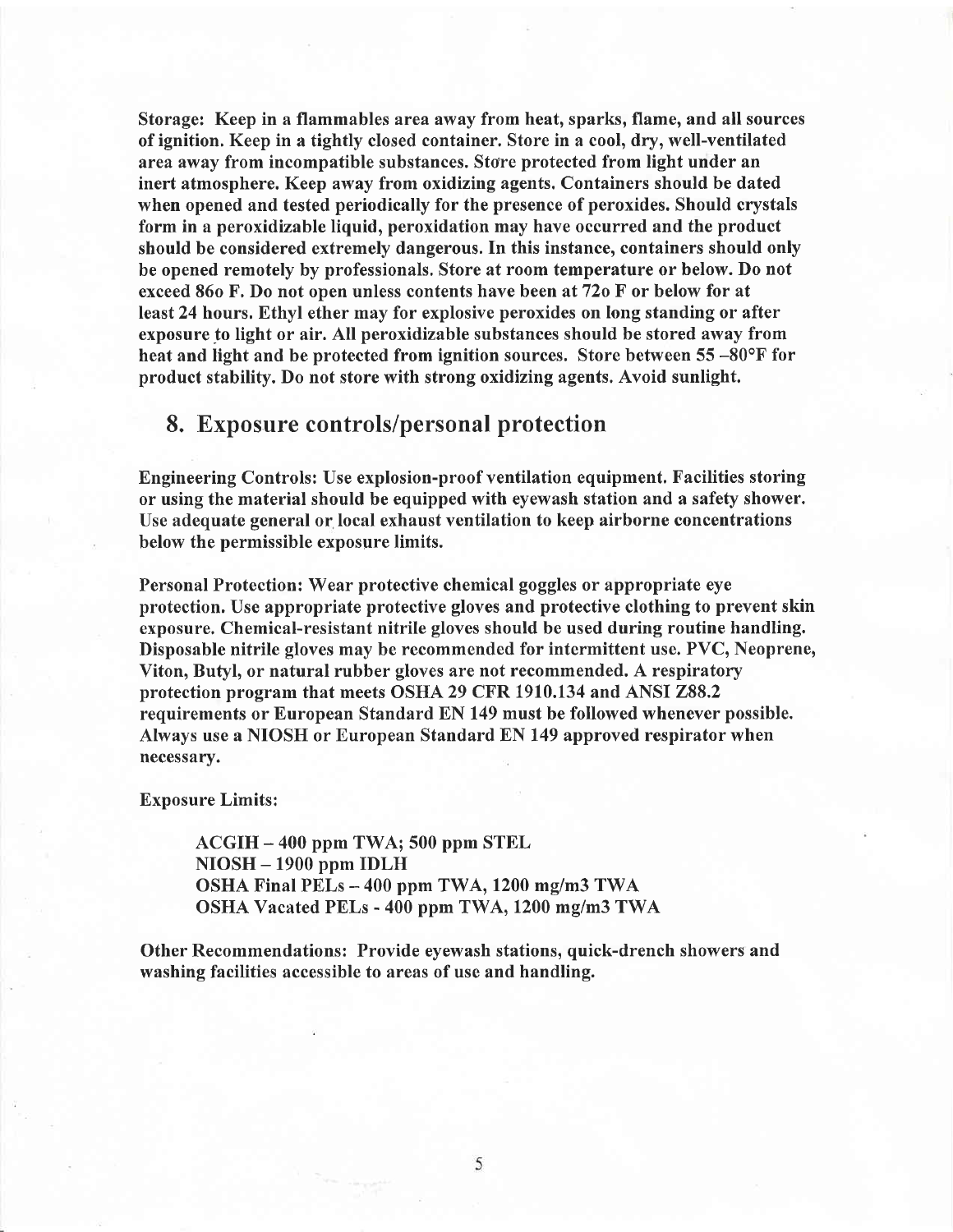#### 9, Physical and chemical properties

| <b>Physical State and Appearance:</b>         | Clear liquid, APHAS - 10 max.                                                   |  |
|-----------------------------------------------|---------------------------------------------------------------------------------|--|
| Odor:                                         | Sweetish, aromatic odor                                                         |  |
| <b>Odor Threshold:</b>                        | $8.9$ ppm                                                                       |  |
| <b>Molecular Formula:</b>                     | (C2H5) 2O                                                                       |  |
| <b>Molecular Weight:</b>                      | 74.12                                                                           |  |
| <b>Auto-ignition Temperature:</b>             | 180-190 <sub>o</sub> C                                                          |  |
| <b>Flash Point:</b>                           | $-450$ C $(-490)$ F)                                                            |  |
| <b>Flammable Limits:</b>                      | Lower Limit $-1.9$ vol $\%$                                                     |  |
|                                               | Upper Limit $-36$ vol $\%$                                                      |  |
| pH:                                           | Not available                                                                   |  |
| <b>Boiling Point:</b>                         | 34.6 o C @ 760 mm Hg                                                            |  |
| <b>Freezing/Melting Point:</b>                | $-116.30C$                                                                      |  |
| <b>Decomposition Temperature:</b>             | Not available                                                                   |  |
| <b>Specific Gravity:</b>                      | $<0.7079$ g/ml                                                                  |  |
| Vapor Density (Air=1):                        | 2.55                                                                            |  |
| <b>Vapor Pressure:</b>                        | 442 mm Hg @ 20o C.                                                              |  |
| Evaporation Rate (Butyl Acetate = $1$ ):      | 37.5                                                                            |  |
| Viscosity:                                    | 0.2448 cp @ 20o C                                                               |  |
| Solubility:                                   | <b>Slightly soluble</b>                                                         |  |
|                                               | Conductivity: Nonconductive; Conductivity = 30 pS/m; Dielectric Constant = 4.6; |  |
| <b>Relaxation Time Constant = 1.4 seconds</b> |                                                                                 |  |

### 10. Stability and reactivity

Stability: Under normal storage conditions, peroxidizable compounds can form and accumulate peroxides which may explode when subjected to heat or shock. This material is most hazardous when peroxide levels are concentrated by distillation or evaporation.

Conditions to Avoid: Light, ignition sources, exposure to air, electrical sparks, exposure to flame, heat. Incompatibility With Various Substances: Strong oxidizing agents, strong acids.

Hazardous Decomposition Products: Carbon monoxide, carbon dioxide, peroxides.

Hazardous Polymerization: Will not occur.

#### 11. Toxicological information

Acute Toxicity - Ethyl Ether:

Skin Skin - rabbit  $-14.2$  g/kg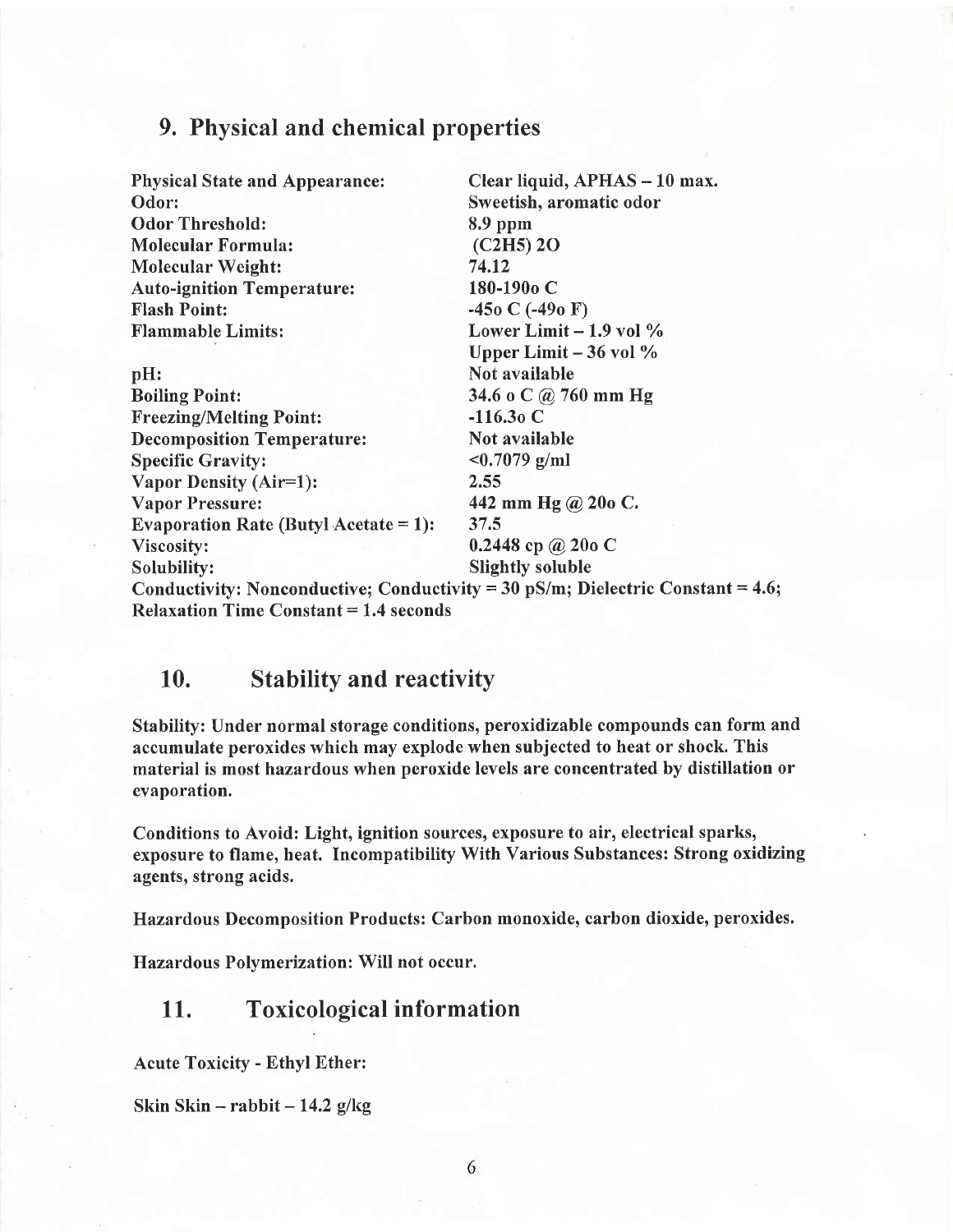Eyes Not Available Respiratory LC50 Inhalation - mouse - 30 min - 31000 ppm Ingestion LD50 Oral  $-$  rat  $-$  1215 mg/kg

Acute Toxicity - BHT:

Skin Skin  $-$  rabbit  $-$  Irritating to skin  $-24$  hours Eyes Not Available Respiratory Not Available Ingestion LD50 Oral  $-$  rat  $-$  890 mg/kg

Carcinogenicity:

IARC No components of this product present at levels greater than or equal to  $0.1\%$ is identified as probable, possible or confirmed human carcinogen by IARC.

OSHA No components of this product present at levels greater than or equal to  $0.1\%$  is identified as a carcinogen or potential carcinogen by OSHA.

Signs & Symptoms of Exposure:

| <b>Eyes:</b>             | Causes eye irritation                                                   |
|--------------------------|-------------------------------------------------------------------------|
| <b>Inhalation:</b>       | May be harmful if inhaled. Causes respiratory tract irritation.         |
|                          | Vapors may cause drowsiness and dizziness.                              |
| Skin:                    | Harmful if absorbed through skin. Causes skin irritation.               |
| <b>Ingestion:</b>        | <b>Harmful if swallowed</b>                                             |
| <b>Chronic Toxicity:</b> | <b>Not Available</b>                                                    |
| Teratogenicity:          | <b>Not Available</b>                                                    |
| Mutagenicity:            | <b>Not Available</b>                                                    |
| <b>Embryotoxicity:</b>   | <b>Not Available</b>                                                    |
|                          | Reproductive Effects: No information found.                             |
|                          | Mutagenicity: DNA repair: Escherichia coli = $35,670$ ug/well/16H;      |
|                          | DNA inhibition; mouse embryo = $2850$ mg/L; Mutation Test Systems – not |
|                          | otherwise specified: Hamster, fibroblast = $1$ pph                      |
| Neurotoxicity:           | No information found                                                    |

#### 12. Ecological information

#### Ecotoxicify:

Fish: Fathead minnow:  $LC50 = 2600$  mg/L, 96H, flow-through bioassay; Fish: Bluegill/sunfish:  $LC50 = 10,000$  mg/L, 96H, static bioassay; Bacteria: Phytobacterium phosphoreum:  $EC50 = 5625$  mg/L, 15M, Microtox test; If ethyl ether is released to soil, it will be subject to volitization. It will be expected to exhibit high mobility in soil, and therefore, can be expected to leach into groundwater. If ethyl ether is released to water, it will not be expected to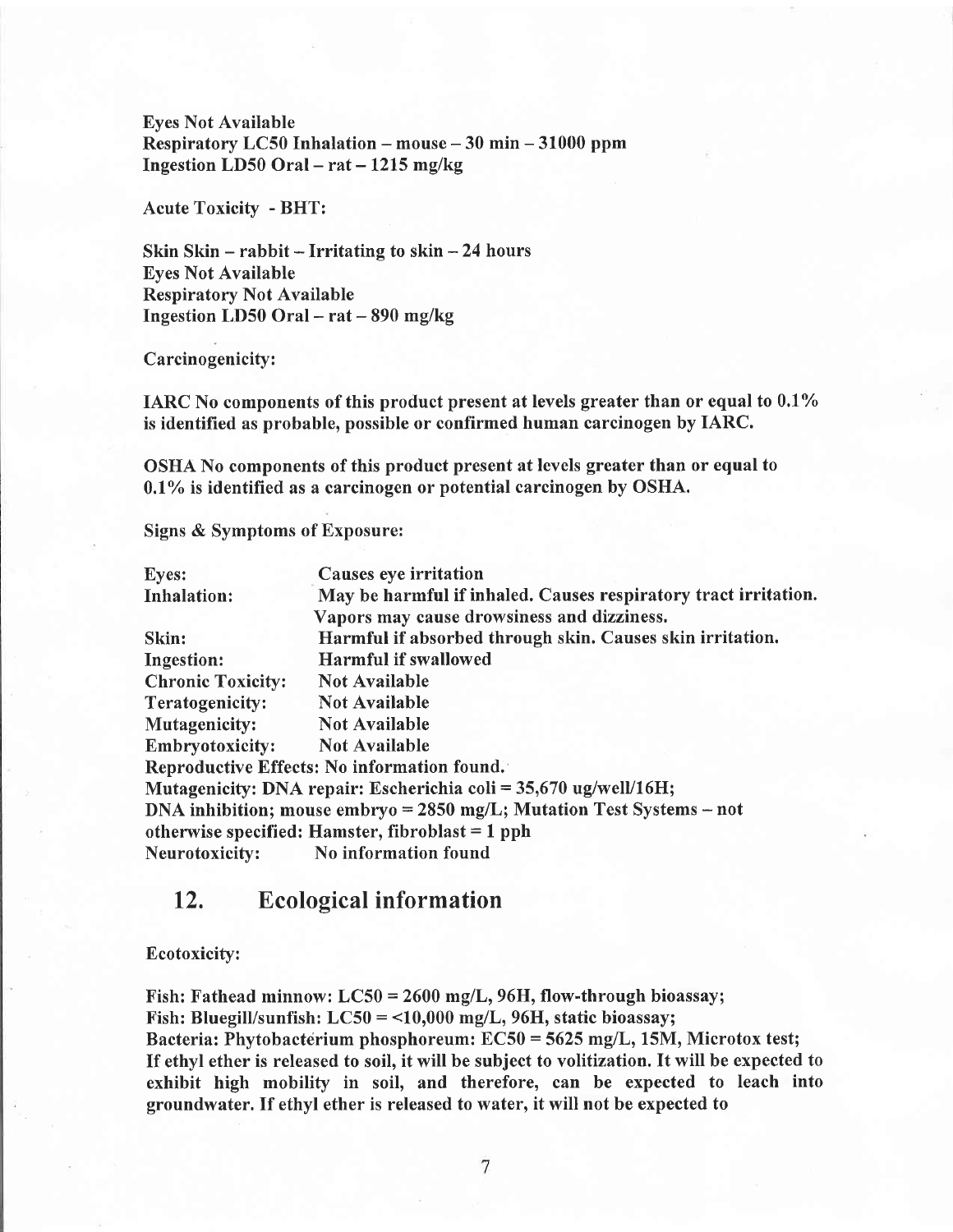significantly adsorb to sediment or suspended particulate matter, bioconcentrate in aquatic organisms, or hydrolyzc.

Environmental: Ethyl ether will not significantly photooxidize via reaction with photochemically produced hydroxyl radicals in water. Ethyl ether in surface water will be subject to rapid volitization with estimated half lives of 3.1 hr and 1.5 days. It will not be expected to hydrolyze in water or soil. If ethyl ether is released to the atmosphere, it will be expected to exist almost entirely in the vapor phase. It will be susceptible to photooxidation via vapor phase reaction with photochemically produced hydroxyl radicals with a half-life of 29 hours.

| Persistence and Degradability:    | <b>Not Available</b> |
|-----------------------------------|----------------------|
| <b>Bioaccumulative Potential:</b> | <b>Not Available</b> |
| <b>Mobility in Soil:</b>          | <b>Not Available</b> |
| PBT and vPvB Assessment:          | <b>Not Available</b> |

Other Adverse Effects: Not Available

#### 13. Disposal considerations

Waste Residues: Absorb on non-combustible material and hold for disposal through a licensed contractor. Users should review their operations in terms of the applicable federal/national or local regulations and consult with appropriate regulatory agencies before discharging or disposing of waste material.

Product Containers: Empty containers will retain residues which may be flammable. Do not cut, weld or expose to heat or flames. Users should review their operations in terms of the applicable federal/national or local regulations and consult with appropriate regulatory agencies before discharging or disposing of waste material. Dispose of container and unused contents in accordance with federal, state and local requirements. This material is a "U" listed waste  $(U117 - U)$ ignitable waste).

#### 14, Transporation Information

UN Number: UNl155 UN Proper Shipping Name: Diethyl Ether Hazard Class:3 Packing Group: I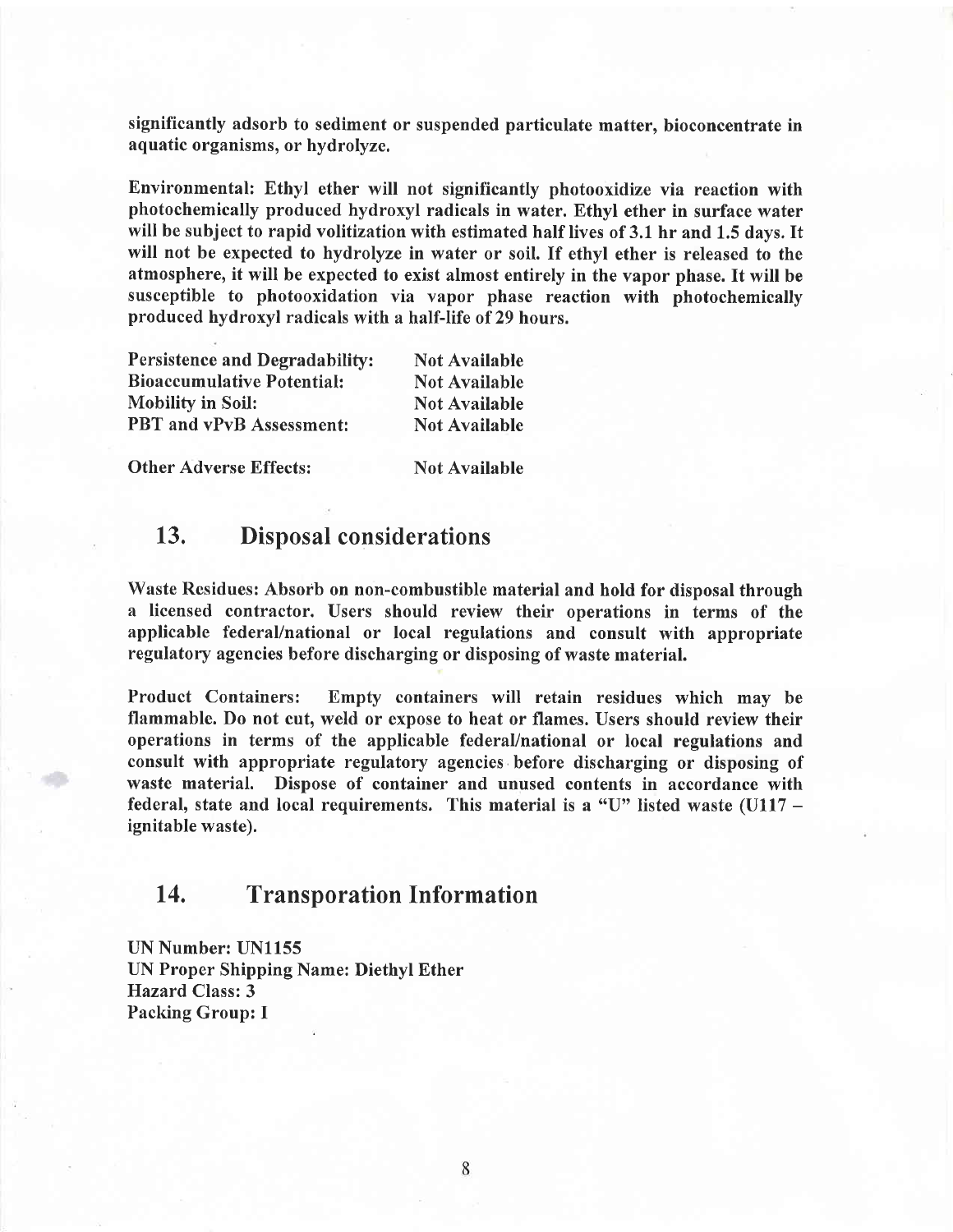#### DOT/ IMDG / IATA



Land Transport ADR/RID and GGVS/GGVE (Cross Border / Domestic) Transport Hazard Class(es): 3

Maritime Transport IMDG/GGVSea Transport Hazard Class(es): 3 Marine Pollutant: No

Air Transport ICAO-TI and IATA-DGR Transport Hazard Class(es): 3 Transport in Bulk according to Annex II of MARPOL 73178 and the IBC Code

#### L5. Regulatory information

US Federal Regulations:

SCA: CAS# 60-29-7 is listed on the TSCA Inventorv.

Health and Safety Reporting List: CAS# 60-29-7

Not listed

Chemical Test Rules: CAS# 60-29-7

Not listed

Section 12b:CAS# 60-29-7 is not listed.

TSCA Significant New Use Rule: Does not have an SNUR under TSCA.

CERCLA Hazardous Substances: CAS# 60-29-7 - 100 lb final RQ; 45.4 kg final RQ SARA Section 302: Does not have a TPQ

SARA Codes:  $CAS# 60-29-7$  – immediate, fire, sudden release of pressure, reactive Section 313: Ethyl Ether (CAS# 60-29-7) is not subject to SARA Title III reporting requirements.

Clean Air Act: CAS# 60-29-7 is not listed as a hazardous air pollutant (HAP). It is not a Class 1 Ozone Depleter. It is not a Class 2 Ozone Depleter.

Clean Water Act: CAS# 60-29-7 is not listed as a Hazardous Substance. It is not <sup>a</sup> Priority Pollutant. It is not a Toxic Pollutant.

OSHA: Not considered highly hazardous by OSHA.

US State Regulations:

CAS# 60-29-7 is on the following state right-to-know lists: California, New Jersey, Pennsylvania, Minnesota, and Massachusetts

California Prop 65: California No Significant Risk Level: Not listed